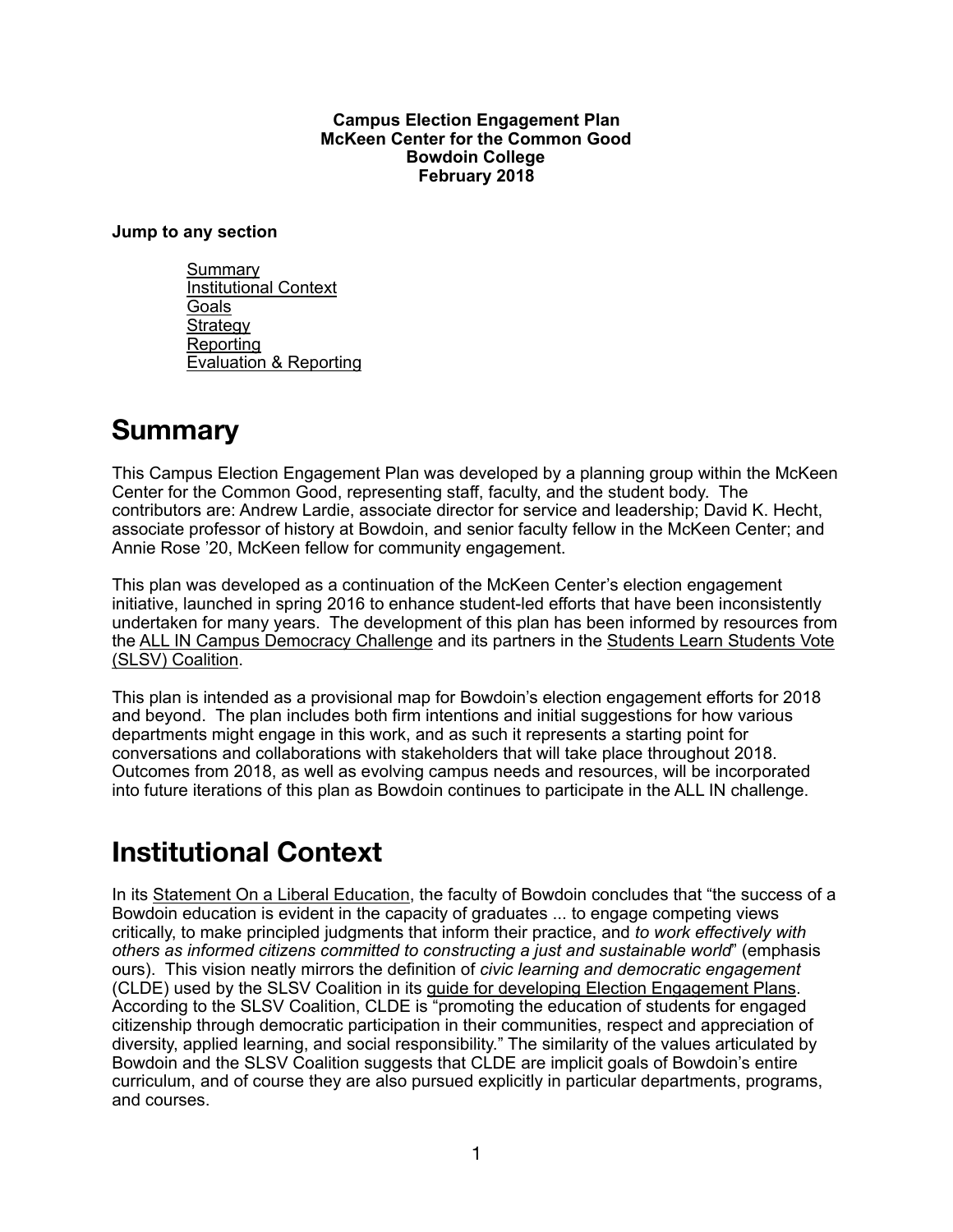CLDE are also goals of many programs in Bowdoin's co-curriculum, particularly within the Division of Student Affairs' *[student life](https://www.bowdoin.edu/campus-life/)* departments which include The McKeen Center for the Common Good. As the campus department dedicated to modeling and advancing Bowdoin's historical commitment to the common good, the McKeen Center was an appropriate launch point for an effort in 2016 to enhance students' democratic participation. Outcomes from that cycle clarified the need for a collaborative apparatus of students, faculty, and staff that can provide a consistent, programmatic approach to facilitating CLDE among students.

As Bowdoin's election engagement effort develops, it will need to be informed by ongoing assessment of CLDE outcomes. Although relevant data are likely being collected by a variety of departments, there has not yet been an effort to extract the relevant data or combine them across departments to construct a broad picture of outcomes across the College. Devising methods to shed light on various CLDE outcomes is one task proposed in this plan.

Arguably, the "bottom line" CLDE outcome is democratic participation; how many students vote. To inform its election engagement effort, and join the national conversation around this issue, in 2016 Bowdoin began measuring democratic participation by joining the [National Study of](https://idhe.tufts.edu/nslve)  [Learning, Voting, and Engagement \(NSLVE\)](https://idhe.tufts.edu/nslve). NLSVE data comparing both voter registration and turnout among eligible Bowdoin students in 2012 and 2016 show that the advent of the McKeen Center's election engagement effort coincided with significant increases in both measures. From 2012 to 2016, voter registration increased by 11.7 percentage points, from 64.8% to 76.5% of eligible students, while turnout increased by 14.1 points, from 38.5% of to 52.6%. Compared with the average of all schools nationally, the turnout improvement brought Bowdoin from 8.4% below the mean to 2.2% above.

Although nothing causal can be inferred from this change, it is consistent with our impression that our effort made a difference and that additional efforts would make a larger impact. Going forward, the expansion of election engagement efforts will depend on departments' capacity both to implement them, and to reconcile them with competing priorities. We are optimistic that if we invite stakeholders to contribute their ideas and respond to the ideas in this plan, most departments will be open to contributing to the effort in whatever way is appropriate to their particular knowledge, skills and capacity.

### <span id="page-1-0"></span>**Goals**

- 1. Develop a collaborative, campus-wide apparatus that will provide a consistent, programmatic approach to fostering the following outcomes among Bowdoin students who are eligible to vote.
- 2. Lower affective barriers to voting; promote students' beliefs that voting is important, intellectually approachable, and convenient.
- 3. Educate students on the issues & candidates that will appear on the ballot, as well as related topics such as polling, electoral reform proposals, and basic civics.
- 4. Register students to vote. Targets are 80% in 2018, 90% in 2020.
- 5. Increase students' voter turnout. Targets are 55% in 2018, 65% in 2020.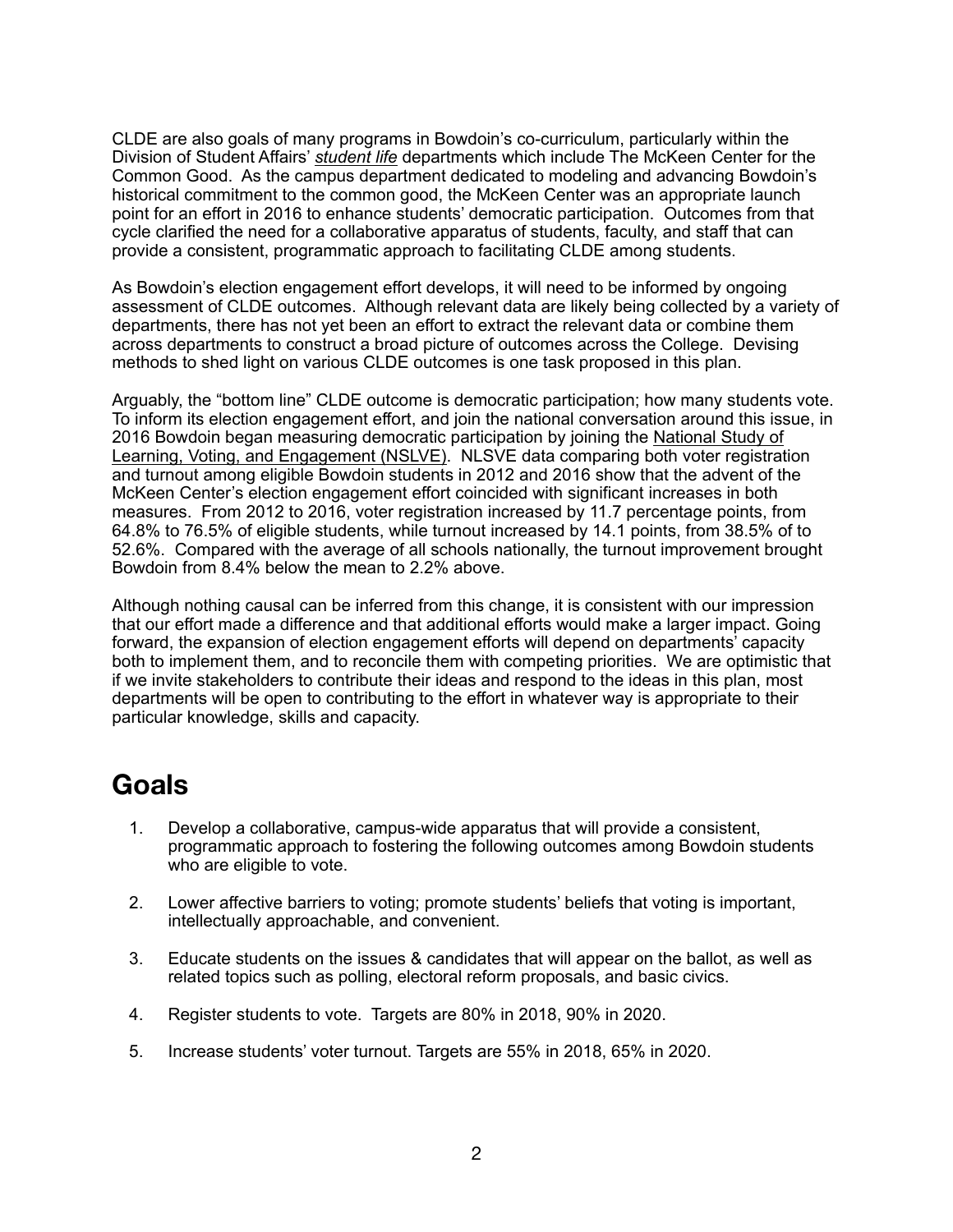## <span id="page-2-0"></span>**Strategy**

Below is a rough chronology of the tasks that comprise this plan. The list includes efforts that may require only McKeen Center staff and volunteer support to execute. Most of them are definite plans, while a few may be pruned back or abandoned depending on the capacity that is achieved through volunteer recruitment. Following the list is a table of additional ideas that would require cooperation from other departments, and we will explore these possibilities in early 2018.

#### **Winter**

- Convene meetings with campus stakeholders (about 15 departments and student organizations) to invite input and share proposed plans.
- Hire a student Election Engagement Fellow to initiate the activities outlined in the strategy section of this action plan.

#### **Spring & Summer**

- Map out components of *Bowdoin Votes* student-facing campaign, and develop SMART goals for each aspect of it.
- Create website (and/or Blackboard module see below) for students to easily find election resources (*eg* registration, issues/candidates, volunteering with campaigns).
- Investigate, and possibly propose to IT, adopting a campus-wide political social media platform (*eg* [Brigade](https://brigade.news/), [iCitizen](https://icitizen.com/)) to increase political discussion online.
- Review features of [TurboVote](https://bowdoin.turbovote.org/) and revisit how we advertise and support its use. Is it working?
- Explore [Hootsuite](https://hootsuite.com/) or other ways to sync/coordinate *Bowdoin Votes* messaging on various social media platforms.
- Revise ["Where Should I Vote?](https://drive.google.com/file/d/0B311Ixrj1-y9Y1lJWHo3X2p5VzA/view?usp=sharing)" guide to compare impact of voting in home states vs. Maine.
- Compile calendar of CEEP activities married with campus events (eg speakers, athletics) and state-by-state voting deadlines.
- Logistical reservations for events (eg space, a/v, dining, guests).
- Begin recruiting volunteers to help with tabling, event organization, etc.
- Draft survey(s) to gather feedback from students.
- Develop methods for assessing *Bowdoin Votes*, possibly launch pre-survey to gather baseline data on student attitudes and election engagement.

#### **Fall Semester**

- Use social media platforms, Service News bulletin, and email (including by campus celebrities) to reach students electronically with reminders and updates.
- Recruit and train volunteers to help with tabling and social media output.
- Table at high turnout events (eg athletics, speakers) and other strategic dates (eg Nat'l Voter Registration Day); continue using [TurboVote](https://bowdoin.turbovote.org/) for absentee registration.
- Distribute nonpartisan materials prepared by nat'l orgs (eg CEEP candidate guides, League of Women Voters ballot guide).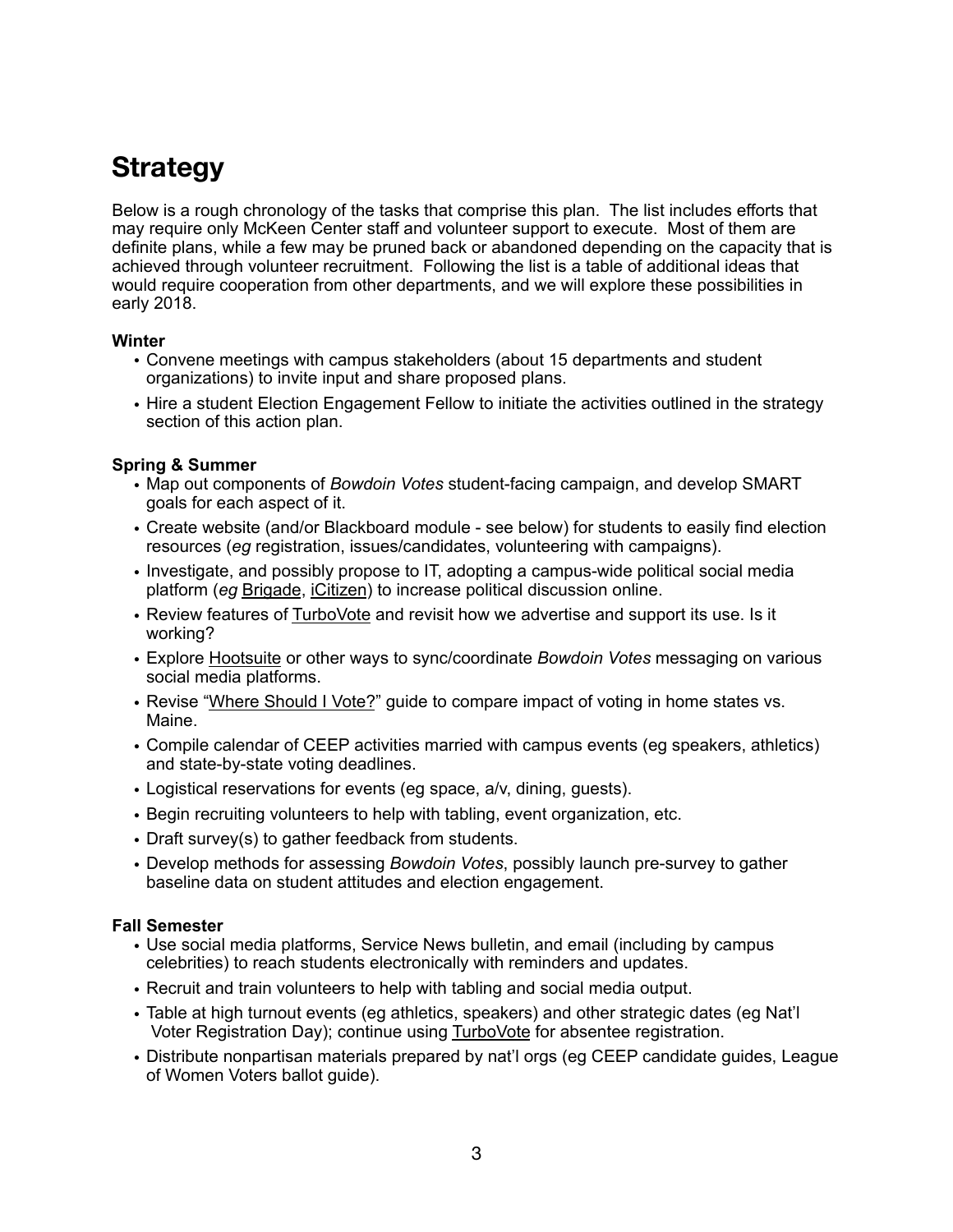- Co-organize debate watching parties and topical debates with campaign representatives and/or faculty experts; aim to cover every statewide question on the Maine ballot.
- Encourage leaders of various clubs, teams and affinity groups to personally urge their participants to register and vote.
- Hold absentee ballot party(s) for students registering outside of Maine (we provide photocopier, postage, etc).
- Pay postage at campus mail center for sending registration forms, absentee ballot requests and completed ballots.
- After registration push, turnout campaigns:
	- To motivate, create peer photo posts with *#whyivote* message; also myth debunking posts.
	- Registered students pledge to vote effort (need to track).
	- Offer stickers for students who submit 'voting selfies' at mail room (absentee) or polling place.
- Organize vans to the local polls on election day, including snacks, fun, and campus celebrities at the pickup point
- Host campus-wide election results viewing party
- Send out campus-wide *Bowdoin Votes* program survey on election day or soon thereafter
- Debrief with staff, and individually with collaborators (email, meeting, and/or survey) to get their feedback
- Analyze feedback, summarize findings, and make recommendations for 2019 and 2020.

#### **Proposed collaborations**

| <b>Activity</b>                                                                                                                    | Possible partner(s)                             |
|------------------------------------------------------------------------------------------------------------------------------------|-------------------------------------------------|
| Add module to Blackboard with links for registration, education, survey,<br>letc.                                                  | IT                                              |
| Send every student registration & voting info, and reminders, for both<br>Maine and their home state (electronic and/or hard copy) | Registrar<br><b>Residential Life</b><br>ΙT      |
| Help students who are studying abroad get registered and vote<br>absentee (before and/or when they are out of USA)                 | OCS office                                      |
| Establish Election Engagement liaisons in each college house                                                                       | <b>Residential Life</b>                         |
| Inter-dorm voter registration competition                                                                                          | <b>Residential Life</b>                         |
| Enlist athletic teams as volunteers and spokespeople                                                                               | <b>Athletics</b>                                |
| Register students during orientation (several possible approaches)                                                                 | Dean of Students                                |
| Incorporate registration question into required online Enrollment Form<br>and/or registration hold                                 | Registrar                                       |
| Pitch voter registration in person, to select high-enrollment courses                                                              | Various academic<br>depts & specific<br>faculty |